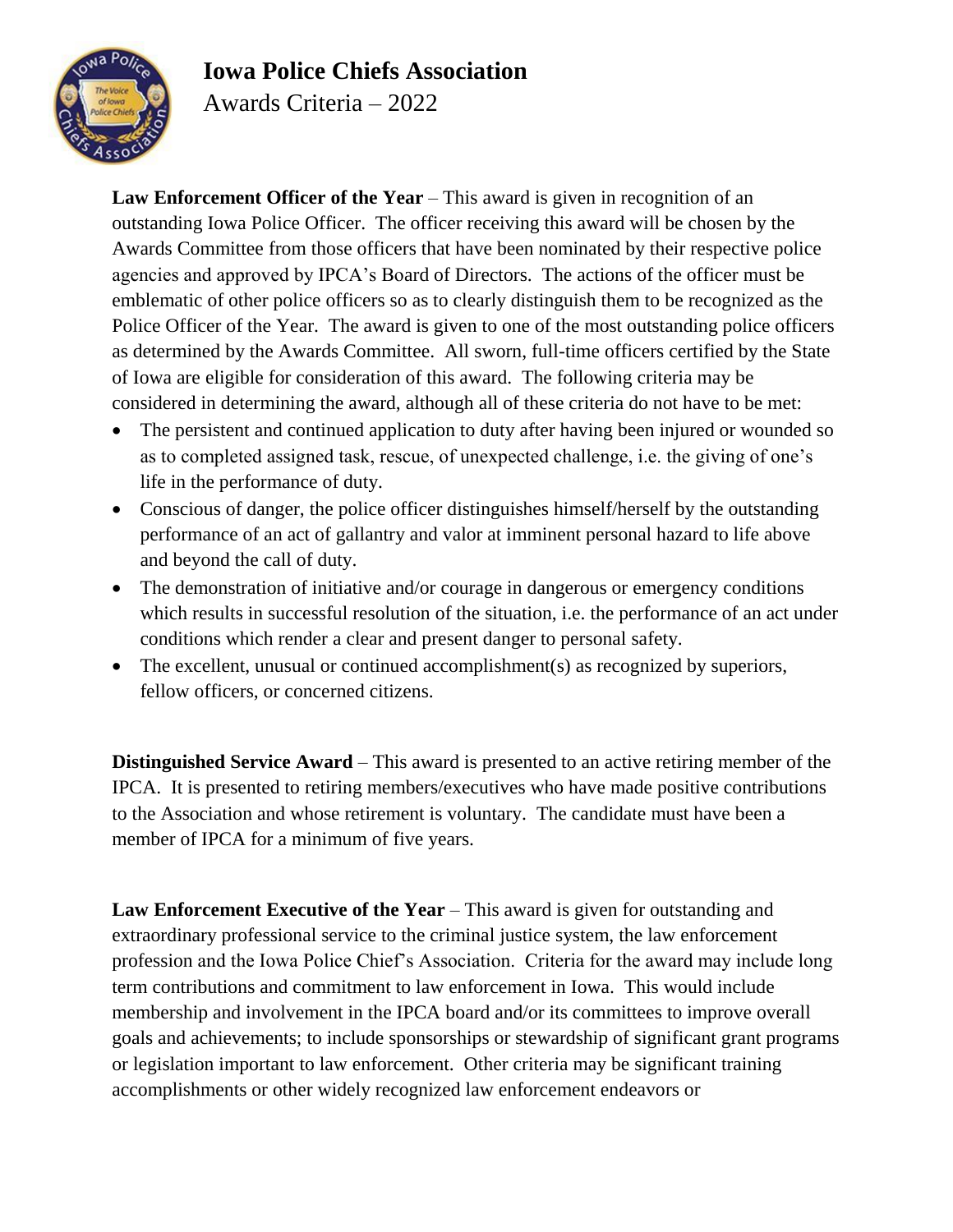

Awards Criteria – 2022

accomplishments. The recipient's achievements will be of such significance as to demonstrate a personal dedication and commitment above and beyond normal professional duties and interactions. Any active member of IPCA may nominate a member to the Awards Committee for consideration.

**Leadership in Community Policing** (population under 10,000/population over 10,000) – This award identifies and rewards best practices in community policing by recognizing police organizations that use the power of collaboration and partnerships to make local communities safer from crime. Nominations should include a description of the efforts made by the department to advance in this area.

**Leadership in Victim Services Award** – This award recognizes law enforcement agencies who demonstrate excellence in providing innovative service to crime victims by successfully integrating current best practices of enhanced victim response into all facets of their organizations. The award recognizes agencies that best exemplify an organizational philosophy of placing victims at the center of their problem-solving efforts, utilizing effective partnerships, training methods and performance monitoring tools to enhance response to victims of crime. Nominations should include a description of the efforts made by the department to advance in this area.

**Corporate Service Award** – This award recognizes consistent support of law enforcement and/or the Iowa Police Chiefs Association.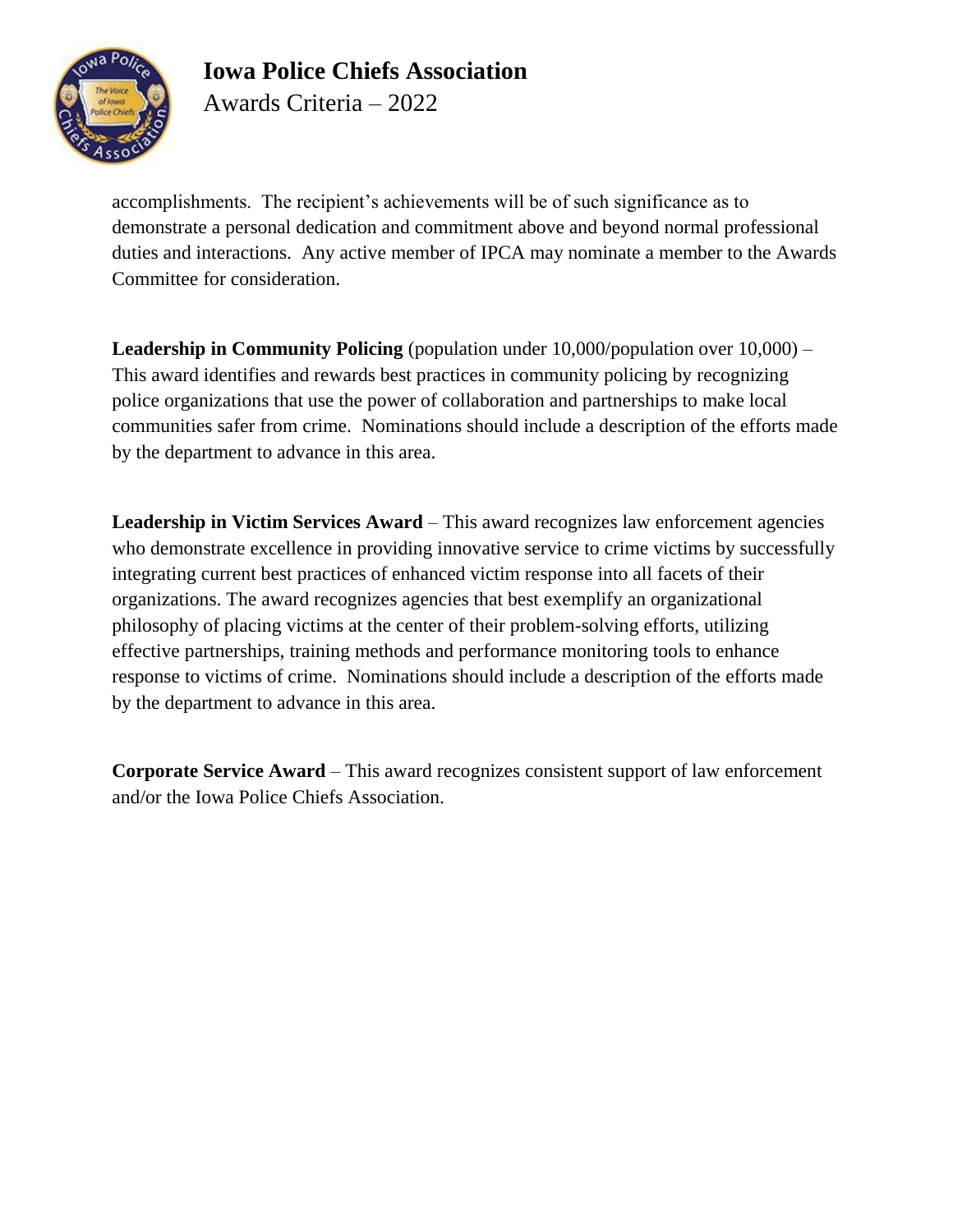

## Award Nomination Form – Agencies/Organizations

#### **Award Type** (select one):

- Leadership in Community Policing (population under 10,000)
- Leadership in Community Policing (population over 10,000)
- Leadership in Victim Services
- \_\_\_ Corporate Service Award

| <b>Nominee Information</b>   |              |
|------------------------------|--------------|
|                              |              |
| Agency Name                  | Phone Number |
| Agency Head                  | Title        |
| <b>Street Address</b>        | Phone Number |
| City                         | Zip Code     |
| Email Address                |              |
| <b>Nominator Information</b> |              |

| Phone Number |
|--------------|
|              |
|              |
| Zip Code     |
|              |

#### Award Submission Requirements

- All nominations must be made by Chief/Sheriff or designee.
- If another agency is nominating a recipient, the nominee's Chief/Sheriff must be notified.
- Awards will be presented at the LECC Training Conference on May 26, 2022.
- Nomination form must be sent to Chief Jeff Brinkley, Mason City Police Department, 78 S Georgia Avenue, Mason City, Iowa, 50401. Nomination packets must be received by 4:30 pm **April 4, 2022**.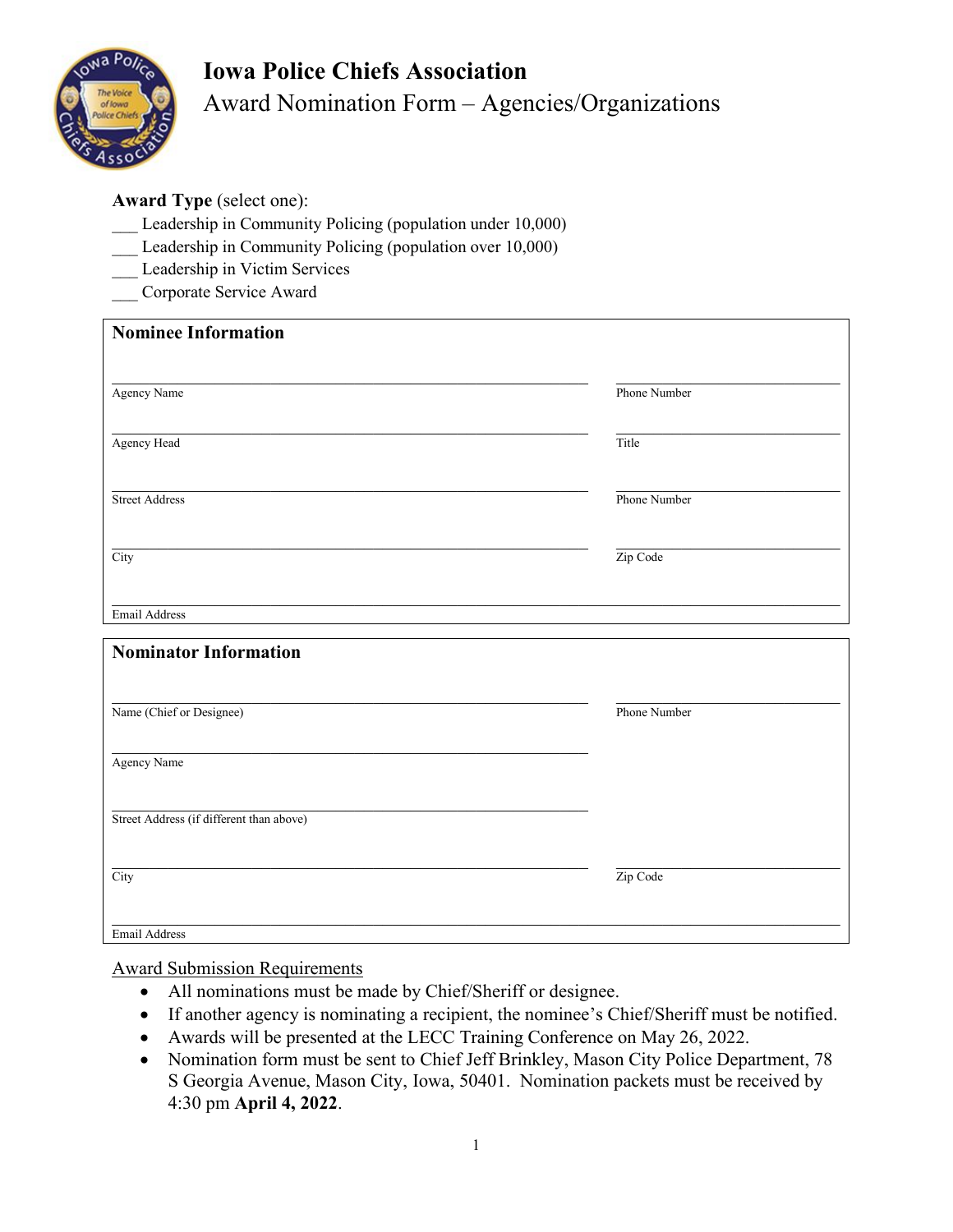

Award Nomination Form - Agencies/Organizations

Write a brief summary of accomplishments or reason(s) for which the candidate has been nominated. Events must have occurred during 2021 for a specific event. If additional space is needed, attach additional sheets, as needed.

| Signature of Nominator | Date |
|------------------------|------|
|                        |      |
|                        |      |

Signature of Chief/Sheriff (if not Nominator)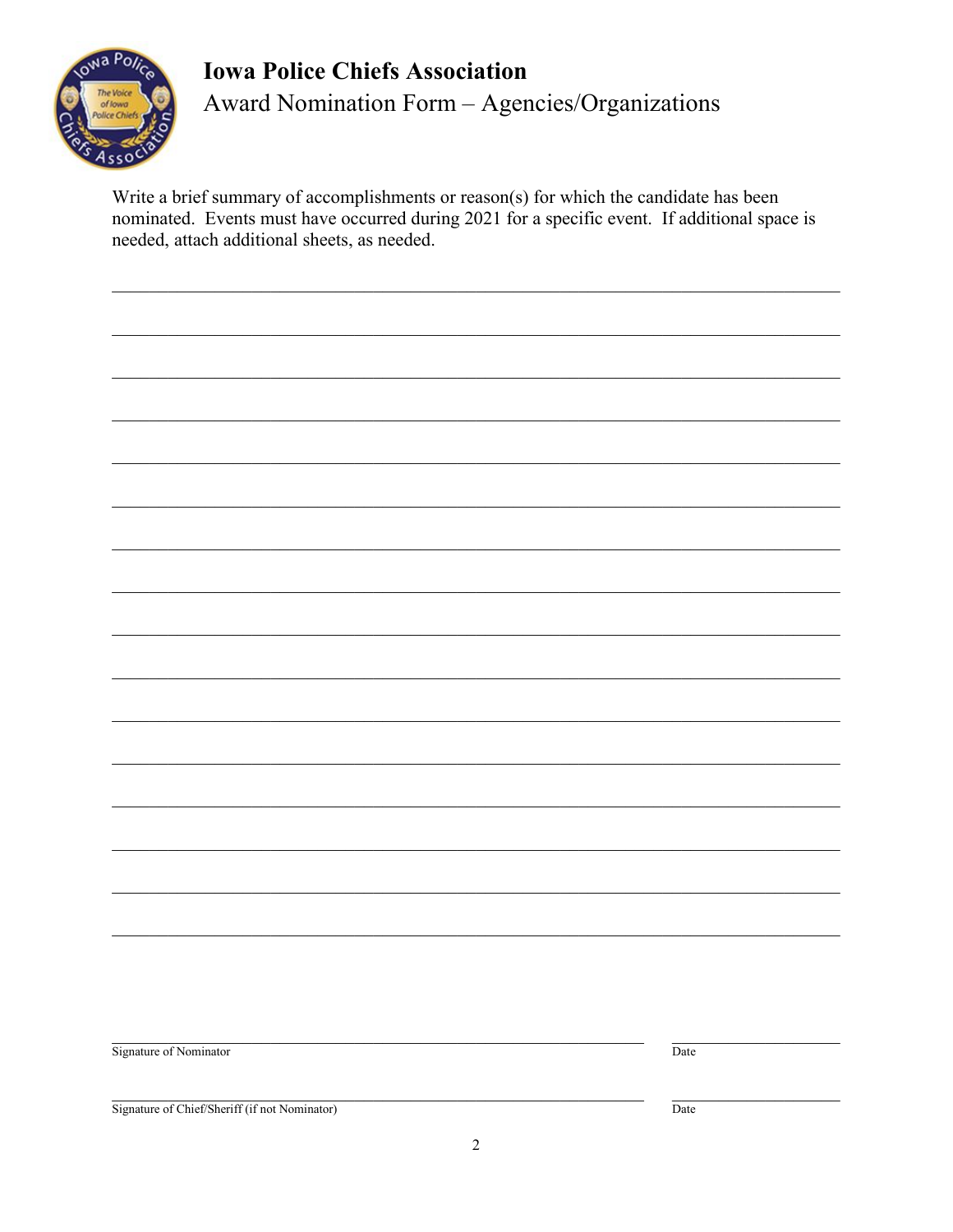

## **Iowa Police Chiefs Association** Award Nomination Form – Individual

### **Award Type** (select one):

- \_\_ \_ Law Enforcement Officer of the Year
- Distinguished Service Award
- \_\_ \_ Law Enforcement Executive of theYear

| <b>Nominee Information</b>                           |                  |
|------------------------------------------------------|------------------|
| Name                                                 | Rank             |
| Agency Name                                          | Years of Service |
| <b>Street Address</b>                                | Phone Number     |
| City                                                 | Zip Code         |
| <b>Email Address</b><br><b>Nominator Information</b> |                  |
| Name (Chief or Designee)                             | PhoneNumber      |
| Agency Name                                          |                  |
| Street Address (if different than above)             |                  |
| City                                                 | Zip Code         |
|                                                      |                  |

Email Address

Award Submission Requirements

- All nominations must be made by Chief/Sheriff or designee.
- If another agency is nominating a recipient, the nominee's Chief/Sheriff must be notified.
- Awards will be presented at the LECC Training Conference on May 26, 2022.
- See page 2 for summary of accomplishments.
- Nomination form and a digital photo of the nominee must be sent to Chief Jeff Brinkley, Mason City Police Department, 78 S Georgia Avenue, Mason City, Iowa, 50401. Nomination packets must be received by 4:30 **April 4, 2022**.